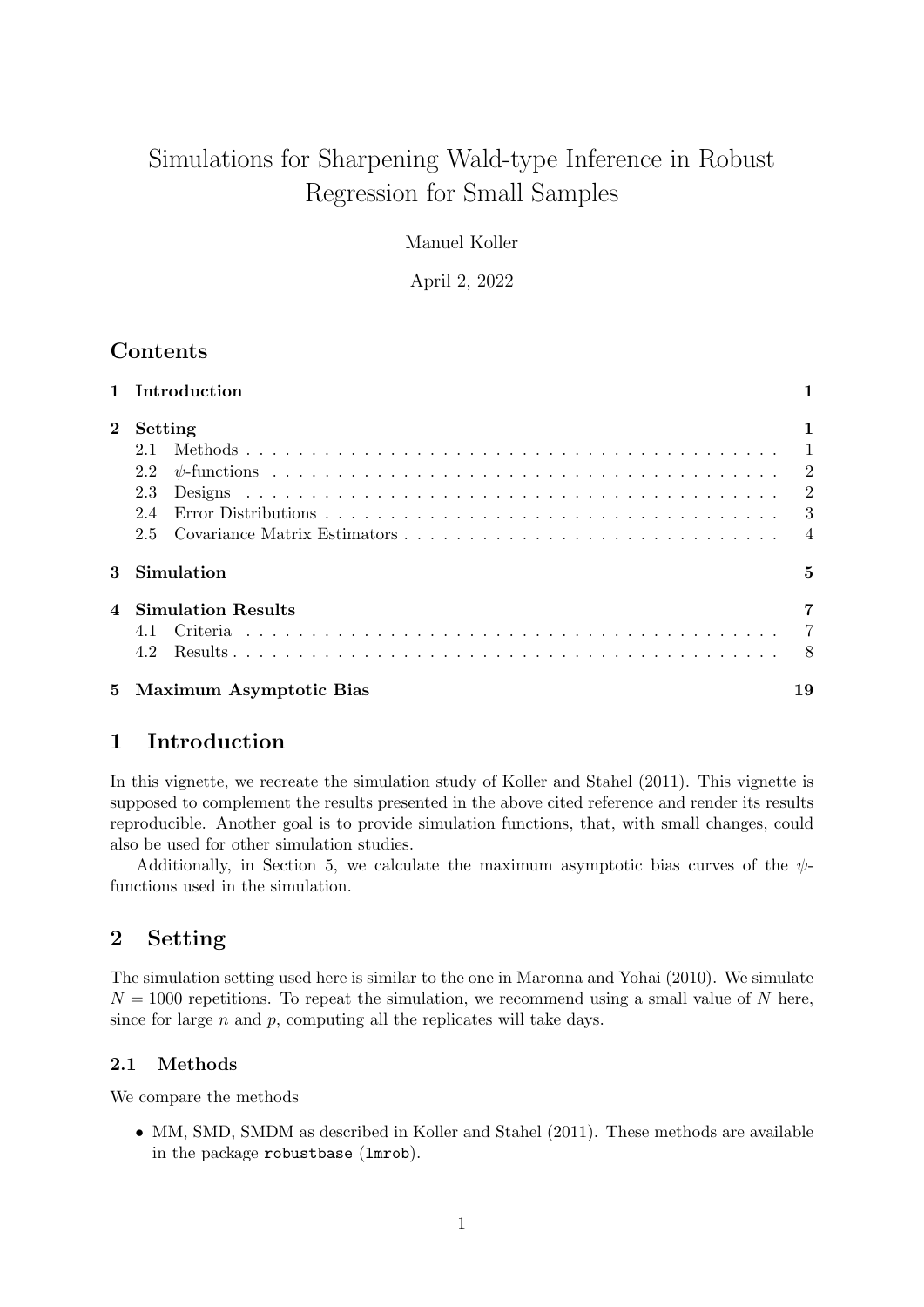- MM as implemented in the package robust (lmRob). This method will be denoted as MMrobust later on.
- MM using S-scale correction by  $q_T$  and  $q_E$  as proposed by Maronna and Yohai (2010).  $q_T$  and  $q_E$  are defined as follows.

$$
q_{\rm E} = \frac{1}{1 - (1.29 - 6.02/n)p/n},
$$

$$
\hat{q}_{\rm T} = 1 + \frac{p}{2n} \frac{\hat{a}}{\hat{b}\hat{c}},
$$

where

$$
\hat{a} = \frac{1}{n} \sum_{i=1}^{n} \psi\left(\frac{r_i}{\hat{\sigma}_{\rm S}}\right)^2, \hat{b} = \frac{1}{n} \sum_{i=1}^{n} \psi'\left(\frac{r_i}{\hat{\sigma}_{\rm S}}\right), \hat{c} = \frac{1}{n} \sum_{i=1}^{n} \psi\left(\frac{r_i}{\hat{\sigma}_{\rm S}}\right) \frac{r_i}{\hat{\sigma}_{\rm S}},
$$

with  $\psi = \rho'$ , the number of observations, p the number of predictor variables,  $\hat{\sigma}_{S}$  is the S-scale estimate and  $r_i$  is the residual of the *i*-th observation.

When using  $q_E$  it is necessary to adjust the tuning constants of  $\chi$  to account for the dependence of  $\kappa$  on p. For  $q_T$  no change is required.

This method is implemented as lmrob.mar() in the source file estimating.functions.R.

### 2.2  $\psi$ -functions

We compare bisquare, optimal, lqq and Hampel  $\psi$ -functions. They are illustrated in Fig. 1. The tuning constants used in the simulation are compiled in Table 1. Note that the Hampel  $\psi$ -function is tuned to have a downward slope of  $-1/3$  instead of the originally proposed  $-1/2$ . This was set to allow for a comparison to an even slower descending  $\psi$ -function.

| psi      | tuning.chi           | tuning.psi            |
|----------|----------------------|-----------------------|
| optimal  | 0.405                | 1.06                  |
| bisquare | 1.548                | 4.685                 |
| laa      | $-0.5, 1.5, NA, 0.5$ | $-0.5, 1.5, 0.95, NA$ |
| hampel   | 0.318, 0.742, 1.695  | 1.352, 3.156, 7.213   |

Table 1: Tuning constants of  $\psi$ -functions used in the simulation.

### 2.3 Designs

Two types of designs are used in the simulation: fixed and random designs. One design with  $n = 20$  observations,  $p = 1+3$  predictors and strong leverage points. This design also includes an intercept column. It is shown in Fig. 21. The other designs are random, i.e., regenerated for every repetition, and the models are fitted without an intercept. We use the same distribution to generate the designs as for the errors. The number of observations simulated are  $n = 25, 50, 100, 400$ and the ratio to the number of parameters are  $p/n = 1/20, 1/10, 1/5, 1/3, 1/2$ . We round p to the nearest smaller integer if necessary.

The random datasets are generated using the following code.

```
> f.gen <- function(n, p, rep, err) {
```
- *+ ## get function name and parameters*
- *+ lerrfun <- f.errname(err\$err)*
- *+ lerrpar <- err\$args*
- *+ ## generate random predictors*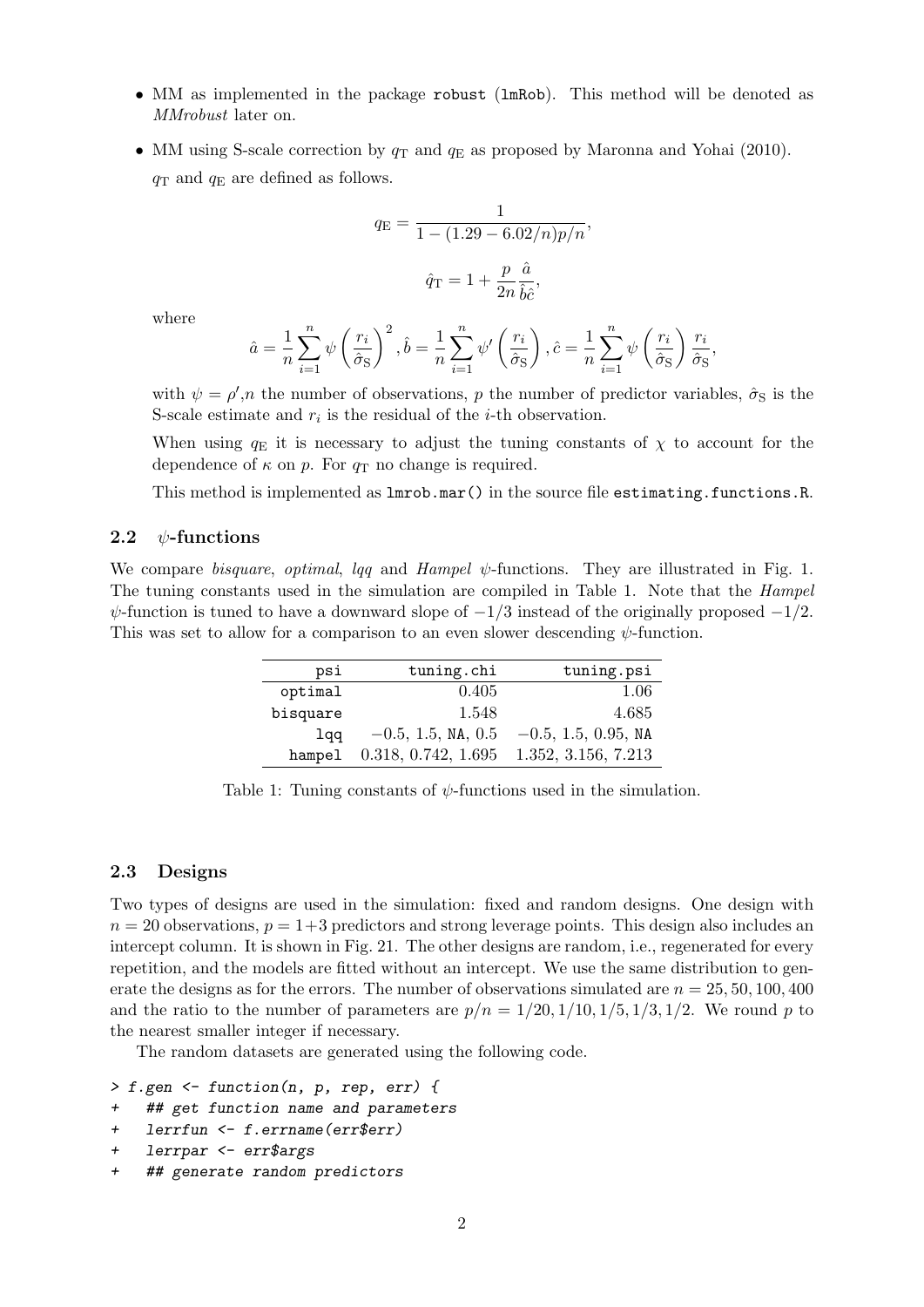

Figure 1:  $\psi$ -functions used in the simulation.

```
+ ret <- replicate(rep, matrix(do.call(lerrfun, c(n = n*p, lerrpar)),
+ n, p), simplify=FALSE)
+ attr(ret[[1]], 'gen') <- f.gen
+ ret
+ }
> ratios <- c(1/20, 1/10, 1/5, 1/3, 1/2)## p/n
> lsit <- expand.grid(n = c(25, 50, 100, 400), p = ratios)
> lsit <- within(lsit, p <- as.integer(n*p))
> .errs.normal.1 <- list(err = 'normal',
+ args = list(mean = 0, sd = 1))
> for (i in 1:NROW(lsit))
+ assign(paste('rand',lsit[i,1],lsit[i,2],sep='_'),
+ f.gen(lsit[i,1], lsit[i,2], rep = 1, err = .errs.normal.1)[[1]])
```
An example design is shown in Fig. 2.

### 2.4 Error Distributions

We simulate the following error distributions

- standard normal distribution,
- $t_5, t_3, t_1,$
- centered skewed t with  $df = \infty$ , 5 and  $\gamma = 2$  (denoted by  $cskt(\infty, 2)$  and  $cskt(5, 2)$ , respectively); as introduced by Fernández and Steel (1998) using the R package skewt,
- contaminated normal,  $\mathcal{N}(0, 1)$  contaminated with  $10\% \mathcal{N}(0, 10)$  (symmetric, cnorm $(0.1, 0, 3.16)$ ) or  $\mathcal{N}(4,1)$  (asymmetric, cnorm $(0.1, 4, 1)$ ).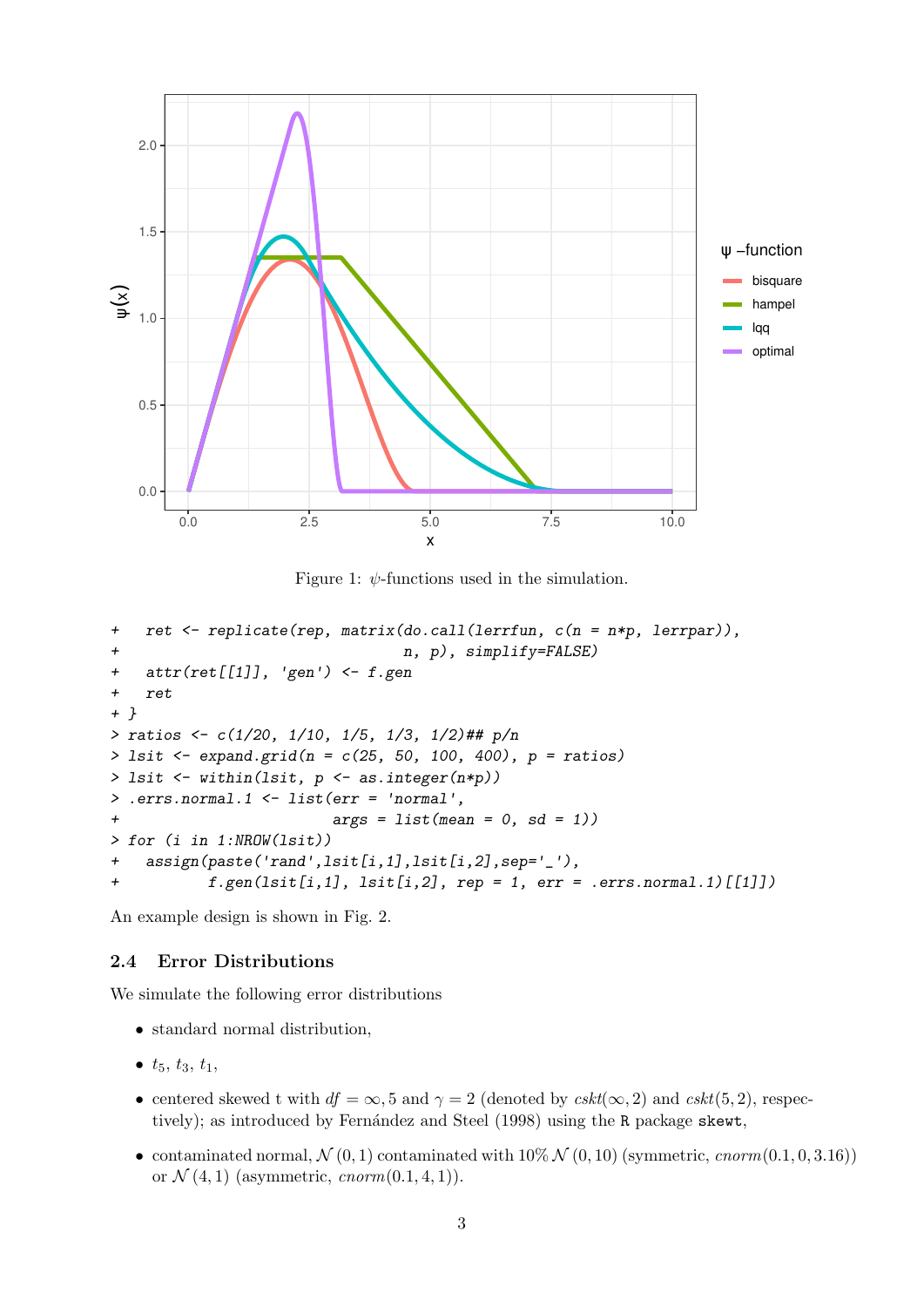

Figure 2: Example random design.

#### 2.5 Covariance Matrix Estimators

For the standard MM estimator, we compare  $Avar_1$  of Croux et al. (2003) and the empirical weighted covariance matrix estimate corrected by Huber's small sample correction as described in Huber and Ronchetti (2009) (denoted by Wssc). The latter is also used for the variation of the MM estimate proposed by Maronna and Yohai (2010). For the SMD and SMDM variants we use the covariance matrix estimate as described in Koller and Stahel (2011)  $(W<sub>\tau</sub>)$ .

The covariance matrix estimate consists of three parts:

$$
cov(\hat{\beta}) = \sigma^2 \gamma \mathbf{V}_{\mathbf{X}}^{-1}.
$$

The SMD and SMDM methods of lmrob use the following defaults.

$$
\hat{\gamma} = \frac{\frac{1}{n} \sum_{i=1}^{n} \tau_i^2 \psi \left(\frac{r_i}{\tau_i \hat{\sigma}}\right)^2}{\frac{1}{n} \sum_{i=1}^{n} \psi' \left(\frac{r_i}{\tau_i \hat{\sigma}}\right)}
$$
(1)

where  $\tau_i$  is the rescaling factor used for the D-scale estimate (see Koller and Stahel (2011)). **Remark:** Equation (1) is a corrected version of  $\gamma$ . It was changed in robustbase version 0.91 (April 2014) to ensure that the equation reduces to 1 in the classical case  $(\psi(x) = x)$ . If the former (incorrect) version is needed for compatibility reasons, it can be obtained by adding the argument cov.corrfact = "tauold".

$$
\widehat{\boldsymbol{V}}_{\boldsymbol{X}} = \frac{1}{\frac{1}{n}\sum_{i=1}^{n} \mathtt{w}_{ii}} \boldsymbol{X}^T \boldsymbol{W} \boldsymbol{X}
$$

where  $W = \text{diag}(w(\frac{r_1}{\hat{\sigma}}), \dots, w(\frac{r_n}{\hat{\sigma}}))$ . The function  $w(r) = \psi(r)/r$  produces the robustness weights.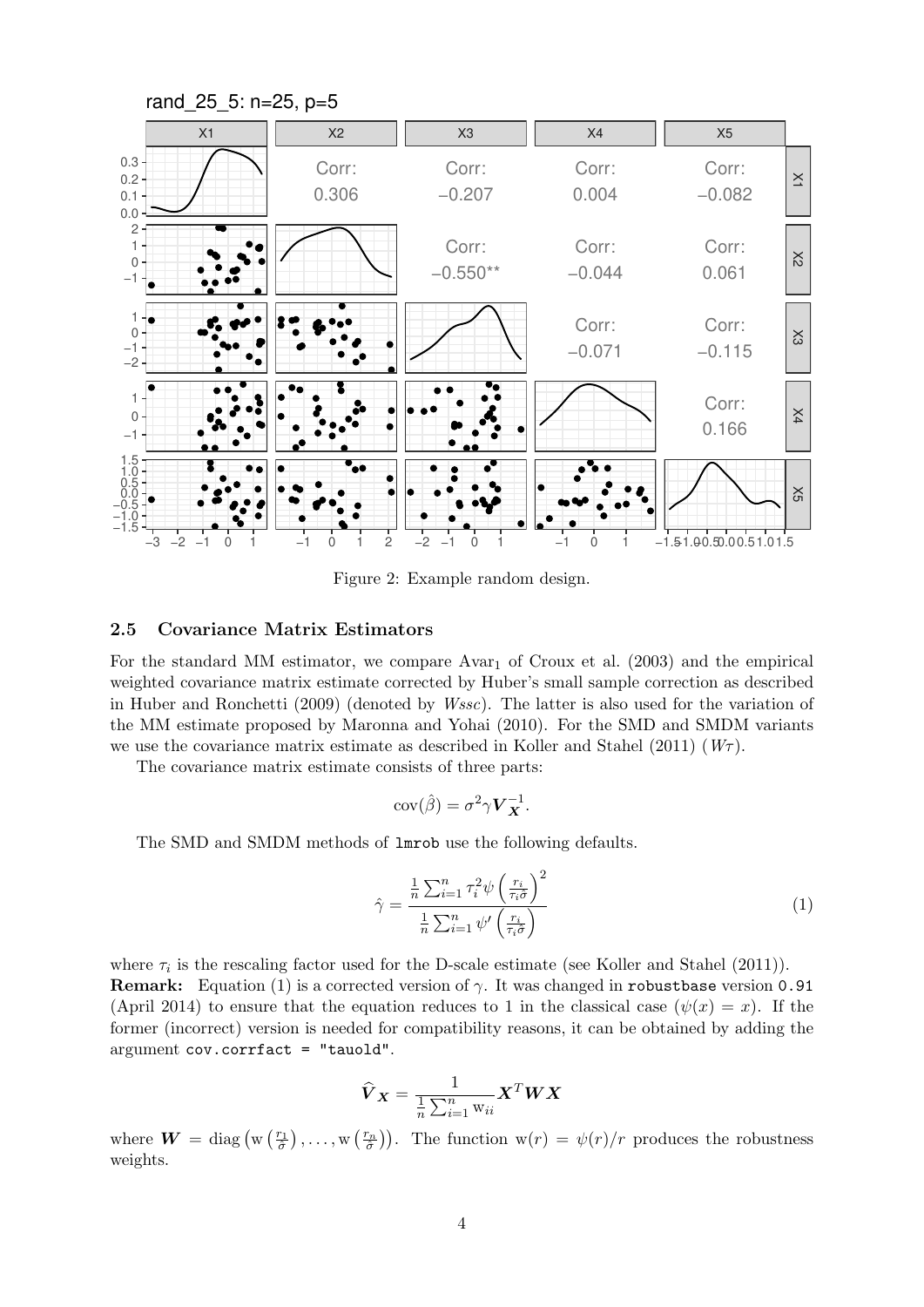# 3 Simulation

The main loop of the simulation is fairly simple. (This code is only run if there are no aggregate results available.)

```
> aggrResultsFile <- file.path(robustDta, "aggr_results.Rdata")
> if (!file.exists(aggrResultsFile)) {
+ ## load packages required only for simulation
+ stopifnot(require(robust),
+ require(skewt),
+ require(foreach))
+ if (!is.null(getOption("cores"))) {
+ if (getOption("cores") == 1)
+ registerDoSEQ() ## no not use parallel processing
+ else {
+ stopifnot(require(doParallel))
+ if (.Platform$OS.type == "windows") {
+ cl <- makeCluster(getOption("cores"))
+ clusterExport(cl, c("N", "robustDoc"))
+ clusterEvalQ(cl, slave <- TRUE)
+ clusterEvalQ(cl, source(file.path(robustDoc, 'simulation.init.R')))
+ registerDoParallel(cl)
+ } else registerDoParallel()
+ }
+ } else registerDoSEQ() ## no not use parallel processing
+ for (design in c("dd", ls(pattern = 'rand_\\d+_\\d+'))) {
+ print(design)
+ ## set design
+ estlist$design <- get(design)
+ estlist$use.intercept <- !grepl('^rand', design)
+ ## add design.predict: pc
+ estlist$design.predict <-
+ if (is.null(attr(estlist$design, 'gen')))
+ f.prediction.points(estlist$design) else
+ f.prediction.points(estlist$design, max.pc = 2)
+
+ filename <- file.path(robustDta,
+ sprintf('r.test.final.%s.Rdata',design))
+ if (!file.exists(filename)) {
+ ## run
+ print(system.time(r.test <- f.sim(estlist, silent = TRUE)))
+ ## save
+ save(r.test, file=filename)
+ ## delete output
+ rm(r.test)
+ ## run garbage collection
+ gc()
+ }
+ }
+ }
```
The variable estlist is a list containing all the necessary settings required to run the simulation as outlined above. Most of its elements are self-explanatory.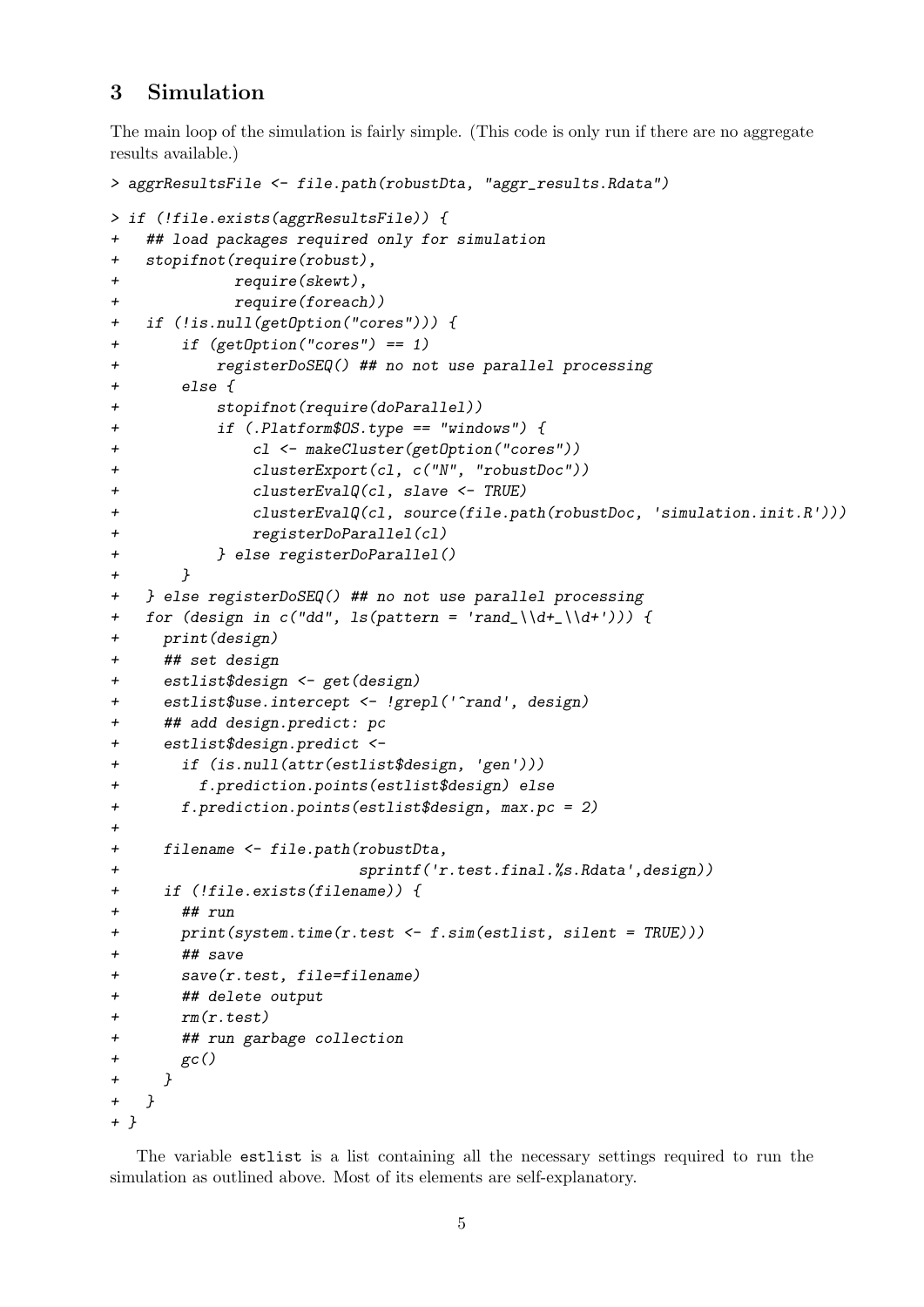```
> str(estlist, 1)
List of 8
 $ design :'data.frame': 20 obs. of 3 variables:
 $ nrep : num 1000
 $ errs :List of 8
 $ seed : num 13082010
 $ procedures :List of 21
 $ design.predict:'data.frame': 10 obs. of 3 variables:
 \ldots attr(*, "npcs")= int 3
 $ output :List of 6
 $ use.intercept : logi TRUE
```
errs is a list containing all the error distributions to be simulated. The entry for the standard normal looks as follows.

*> estlist\$errs[[1]]*

\$err [1] "normal"

### \$args \$args\$mean [1] 0

#### \$args\$sd [1] 1

err is translated internally to the corresponding random generation or quantile function, e.g., in this case rnorm or qnorm. args is a list containing all the required arguments to call the function. The errors are then generated internally with the following call.

```
> set.seed(estlist$seed)
> errs <- c(sapply(1:nrep, function(x) do.call(fun, c(n = nobs, args))))
```
All required random numbers are generated at once instead of during the simulation. Like this, it is certain, that all the compared methods run on exactly the same data.

The entry procedures follows a similar convention. design.predict contains the design used for the prediction of observations and calculation of confidence or prediction intervals. The objects returned by the procedures are processed by the functions contained in the estlist\$output list.

```
List of 3
 $ sigma:List of 2
  ..$ names: chr "sigma"
  ..$ fun : language sigma(lrr)
 $ beta :List of 2
  ..$ names: language paste("beta", 1:npar, sep = "_")
  ..$ fun : language coef(lrr)
 $ se :List of 2
  ..$ names: language paste("se", 1:npar, sep = "_")
  ..$ fun : language sqrt(diag(covariance.matrix(lrr)))
```
*> str(estlist\$output[1:3], 2)*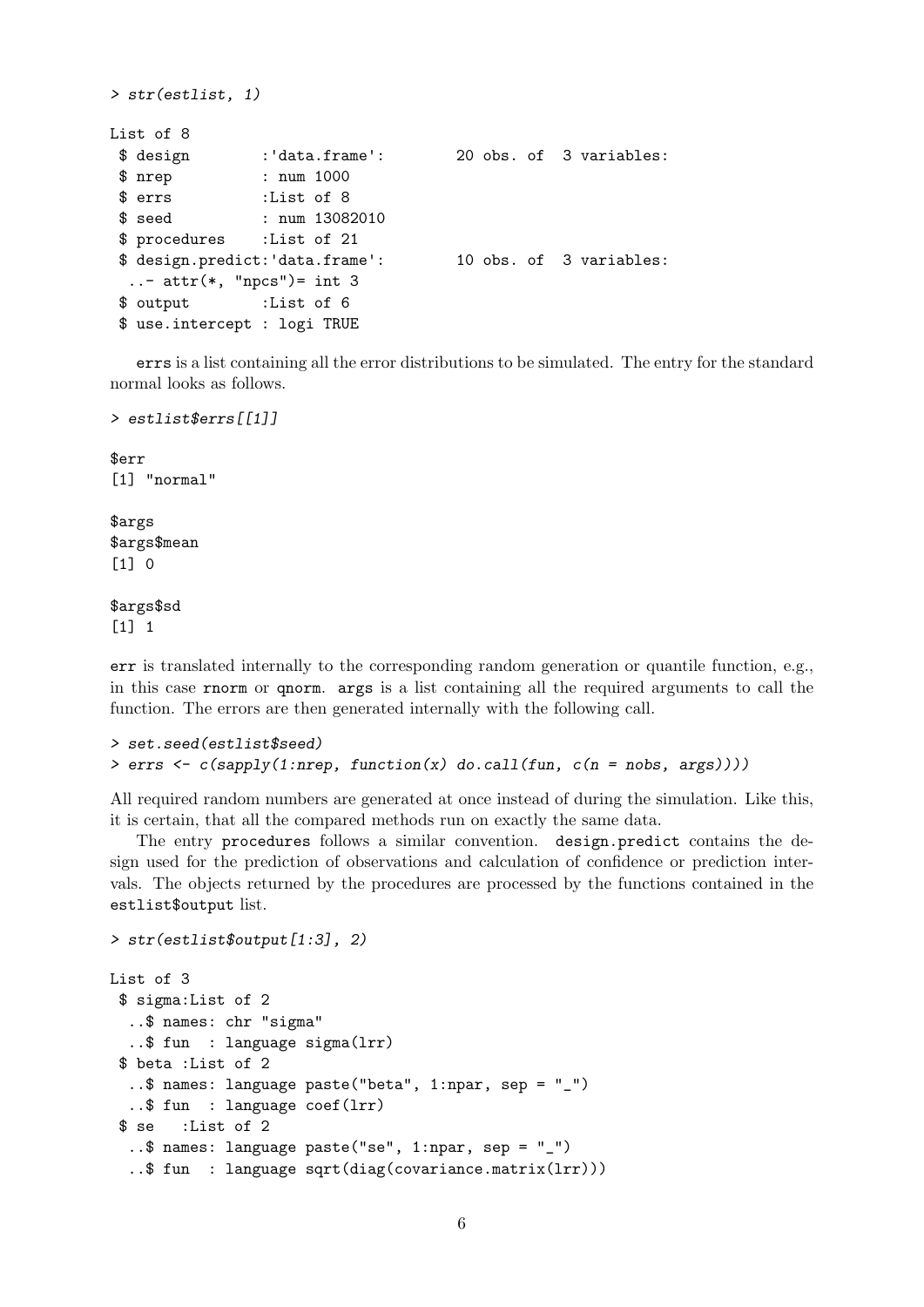The results are stored in a 4-dimensional array. The dimensions are: repetition number, type of value, procedure id, error id. Using apply it is very easy and fast to generate summary statistics. The raw results are stored on the hard disk, because typically it takes much longer to execute all the procedures than to calculate the summary statistics. The variables saved take up a lot of space quite quickly, so only the necessary data is stored. These are  $\sigma$ ,  $\beta$  as well as the corresponding standard errors.

To speed up the simulation routine f.sim, the simulations are carried out in parallel, as long as this is possible. This is accomplished with the help of the R-package foreach. This is most easily done on a machine with multiple processors or cores. The multicore package provides the methods to do so easily. The worker processes are just forked from the main R process.

After all the methods have been simulated, the simulation output is processed. The code is quite lengthy and thus not displayed here (check the Sweave source file lmrob\_simulation.Rnw). The residuals, robustness weights, leverages and  $\tau$  values have to be recalculated. Using vectorized operations and some specialized C code, this is quite cheap. The summary statistics generated are discussed in the next section.

### 4 Simulation Results

#### 4.1 Criteria

The simulated methods are compared using the following criteria.

Scale estimates. The criteria for scale estimates are all calculated on the log-scale. The bias of the estimators is measured by the 10% trimmed mean. To recover a meaningful scale, the results are exponentiated before plotting. It is easy to see that this is equivalent to calculating geometric means. Since the methods are all tuned at the central model,  $\mathcal{N}(0, 1)$ , a meaningful comparison of biases can only be made for  $\mathcal{N}(0,1)$  distributed errors.

The variability of the estimators, on the other hand, can be compared over all simulated error distributions. It is measured by the 10% trimmed standard deviation, rescaled by the square root of the number of observations.

For completeness, the statistics used to compare scale estimates in Maronna and Yohai (2010) are also calculated. They are defined as

$$
q = \text{median}\left(\frac{S(e)}{\hat{\sigma}_S}\right), \quad M = \text{mad}\left(\frac{S(e)}{\hat{\sigma}_S}\right),\tag{2}
$$

where  $S(e)$  stands for the S-scale estimate evaluated for the actual errors  $e$ . For the D-scale estimate, the definition is analogue. Since there is no design to correct for, we set  $\tau_i = 1 \; \forall i$ .

**Coefficients.** The efficiency of estimated regression coefficients  $\hat{\beta}$  is characterized by their mean squared error (*MSE*). Since we simulate under  $H_0$  :  $\beta = 0$ , this is determined by the covariance matrix of  $\hat{\beta}$ . We use  $\mathbf{E}\left[\|\hat{\beta}\|_2^2\right] = \sum_{j=1}^p \text{var}(\hat{\beta}_j)$  as a summary. When comparing to the MSE of the ordinary least squares estimate  $(OLS)$ , this gives the efficiency, which, by the choice of tuning constants of  $\psi$ , should yield

$$
\frac{\text{MSE}(\hat{\beta}_{\text{OLS}})}{\text{MSE}(\hat{\beta})} \approx 0.95
$$

for standard normally distributed errors. The simulation mean of  $\sum_{j=1}^{p} \text{var}(\hat{\beta}_j)$  is calculated with  $10\%$  trimming. For other error distributions, this ratio should be larger than 1, since by using robust procedures we expect to gain efficiency at other error distributions (relative to the least squares estimate).

γ. We compare the behavior of the various estimators of  $γ$  by calculating the trimmed mean and the trimmed standard deviation for standard normal distributed errors.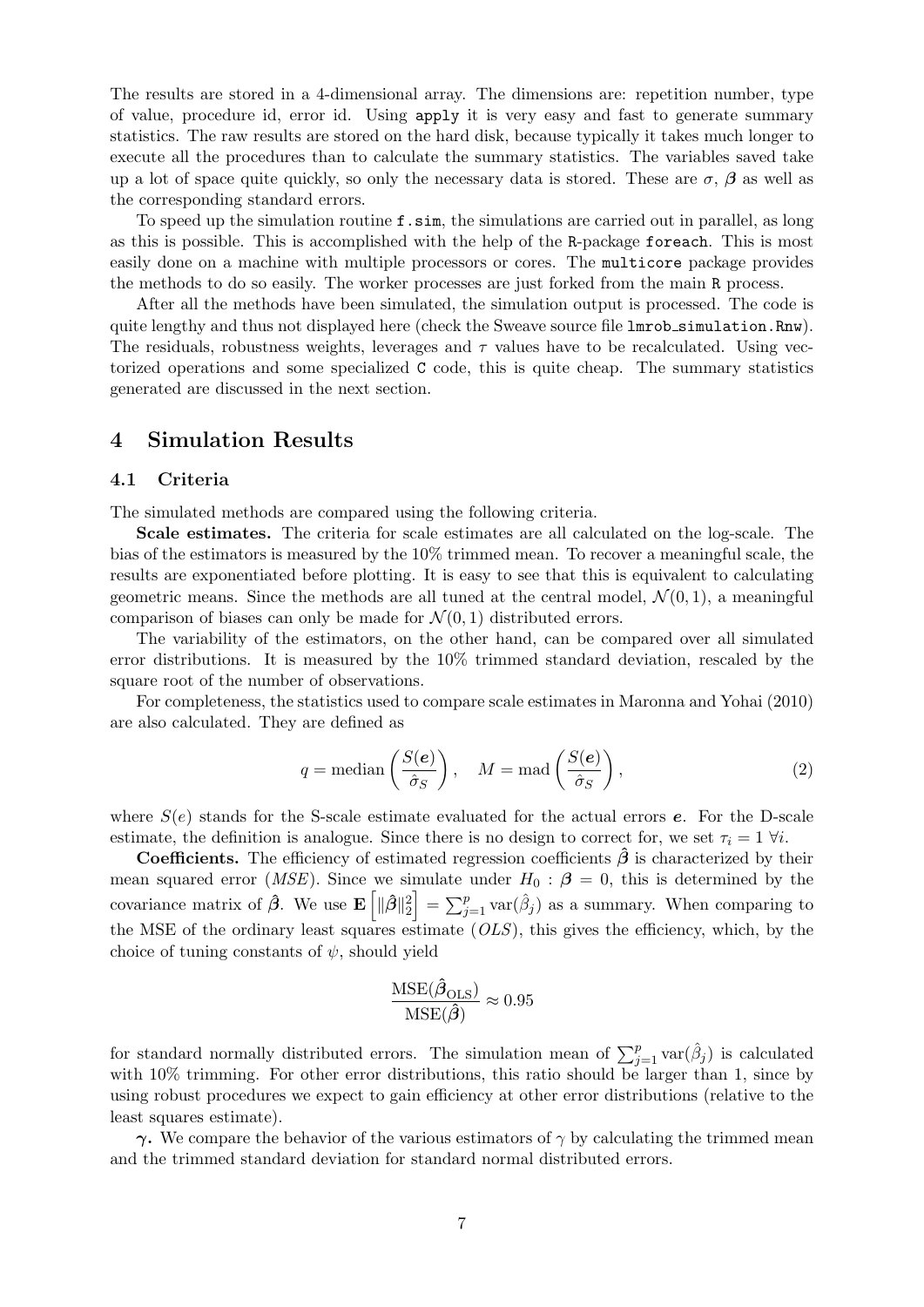

Figure 3: Mean of scale estimates for normal errors. The mean is calculated with 10% trimming. The lines connect the median values for each simulated ratio  $p/n$ . Results for random designs only.

Covariance matrix estimate. The covariance matrix estimates are compared indirectly over the performance of the resulting test statistics. We compare the empirical level of the hypothesis tests  $H_0: \beta_j = 0$  for some  $j \in \{1, ..., p\}$ . The power of the tests is compared by testing for  $H_0: \beta_j = b$  for several values of  $b > 0$ . The formal power of a more liberal test is generally higher. Therefore, in order for this comparison to be meaningful, the critical value for each test statistic was corrected such that all tests have the same simulated level of 5%.

The simple hypothesis tests give only limited insights. To investigate the effects of other error distributions, e.g., asymmetric error distributions, we compare the confidence intervals for the prediction of some fixed points. Since it was not clear how to assess the quality prediction intervals, either at the central or the simulated model, we do not calculate them here.

A small number of prediction points is already enough, if they are chosen properly. We chose to use seven points lying on the first two principal components, spaced evenly from the center of the design used to the extended range of the design. The principal components were calculated robustly (using covMcd of the robustbase package) and the range was extended by a fraction of 0.5. An example is shown in Figure 21.

### 4.2 Results

The results are given here as plots (Fig. 3 to Fig. 22). For a complete discussion of the results, we refer to Koller and Stahel (2011).

The different  $\psi$ -functions are each plotted in a different facet, except for Fig. 8, Fig. 9 and Fig. 15, where the facets show the results for various error distributions. The plots are augmented with auxiliary lines to ease the comparison of the methods. The lines connect the median values over the values of n for each simulated ratio  $p/n$ . In many plots the y-axis has been truncated. Points in the grey shaded area represent truncated values using a different scale.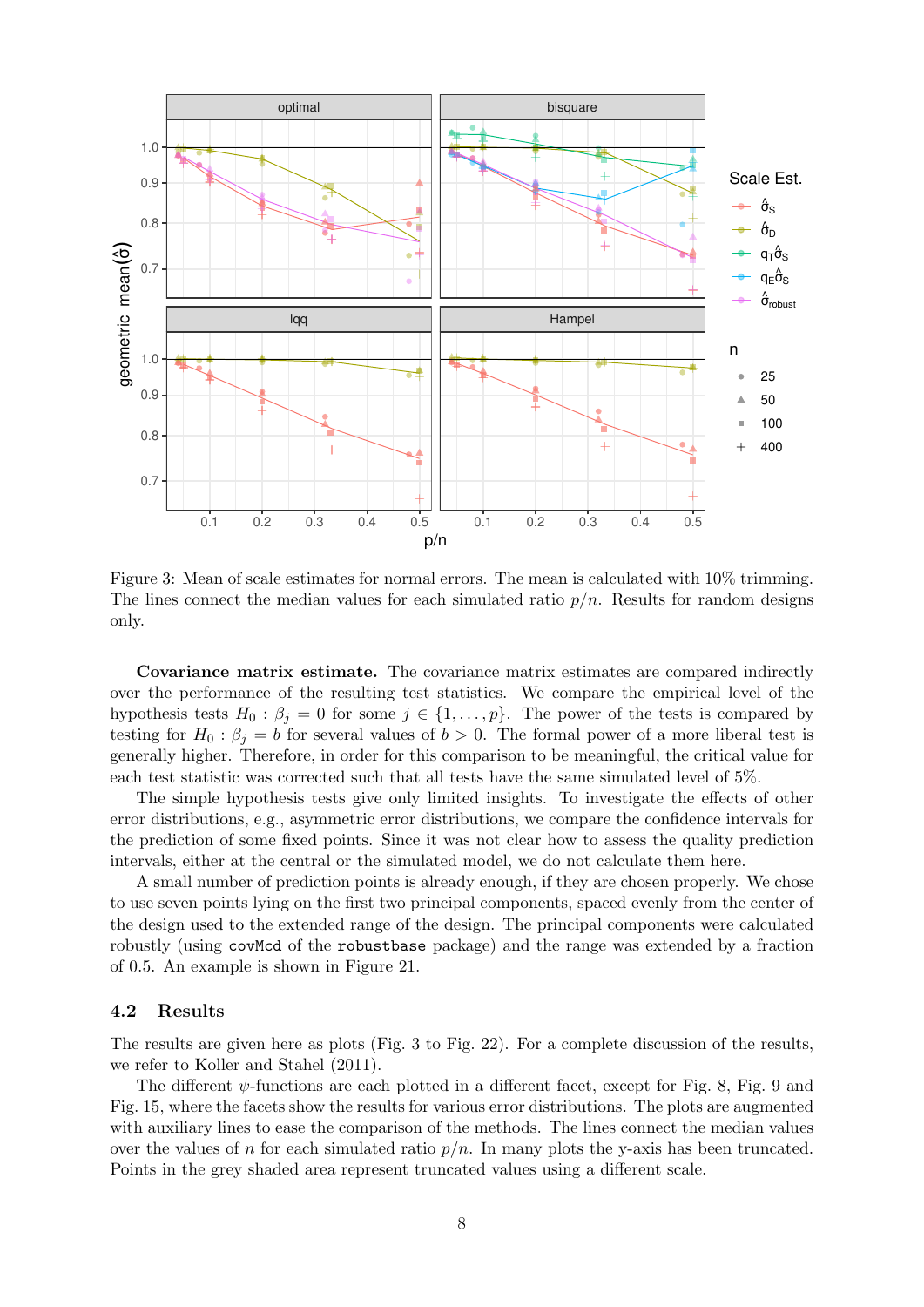

Figure 4: Variability of the scale estimates for normal errors. The standard deviation is calculated with 10% trimming.



Figure 5: Variability of the scale estimates for all simulated error distributions.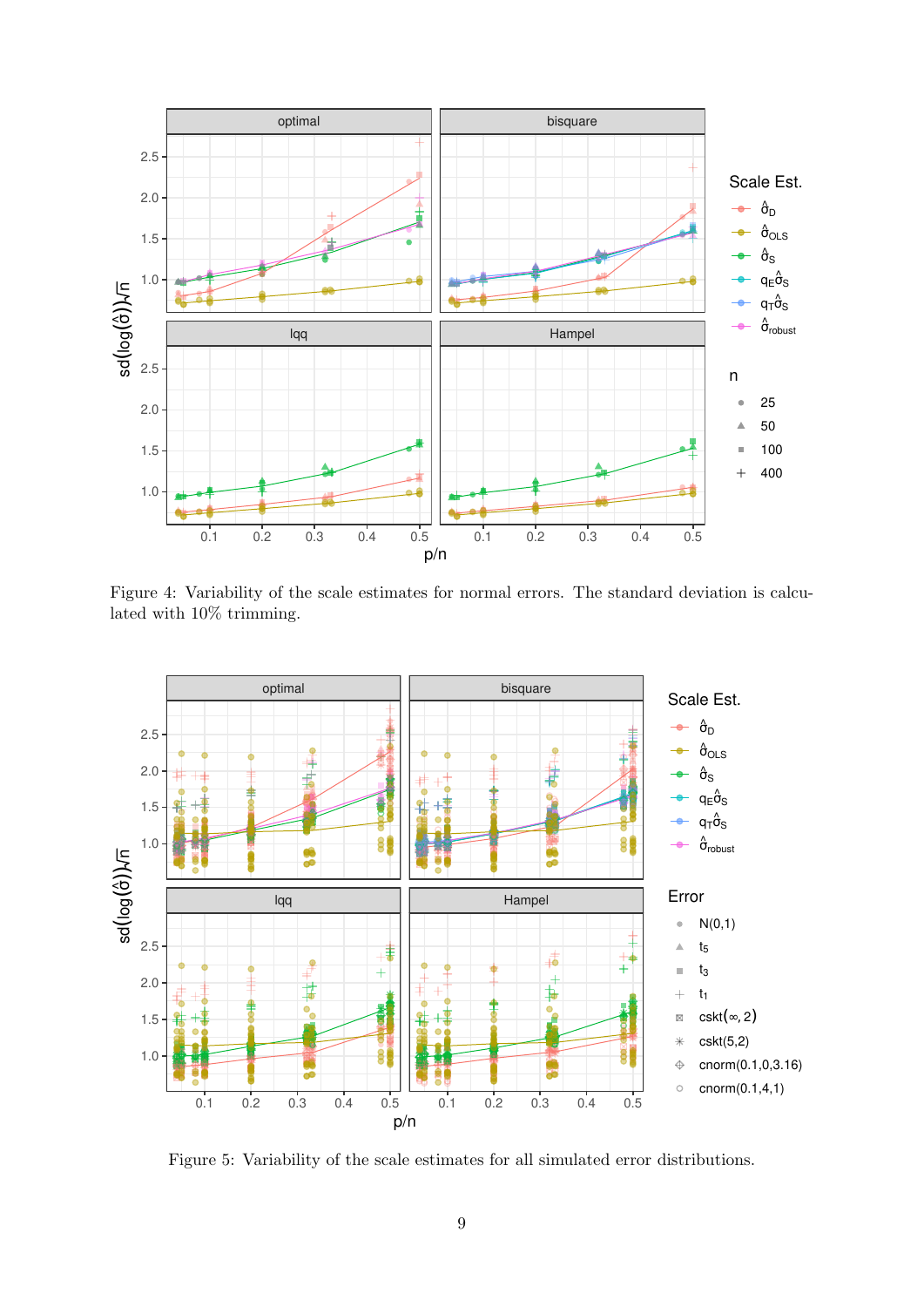

Figure 6:  $q$  statistic for normal errors.  $q$  is defined in  $(2)$ .



Figure 7:  $M/q$  statistic for normal errors. M and q are defined in (2).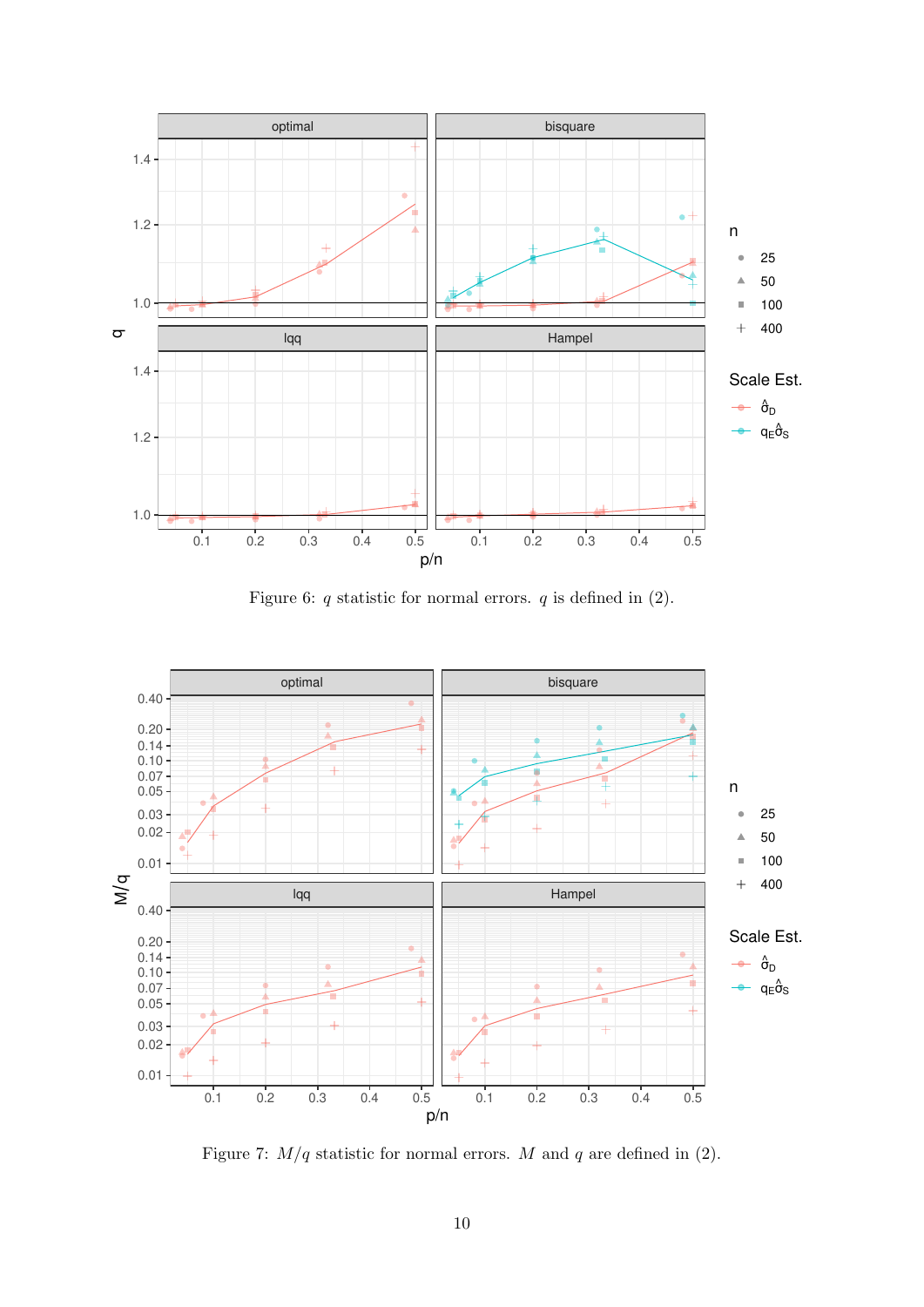

Figure 8: q statistic for *bisquare*  $\psi$ .



Figure 9:  $M/q$  statistic for *bisquare*  $\psi$ .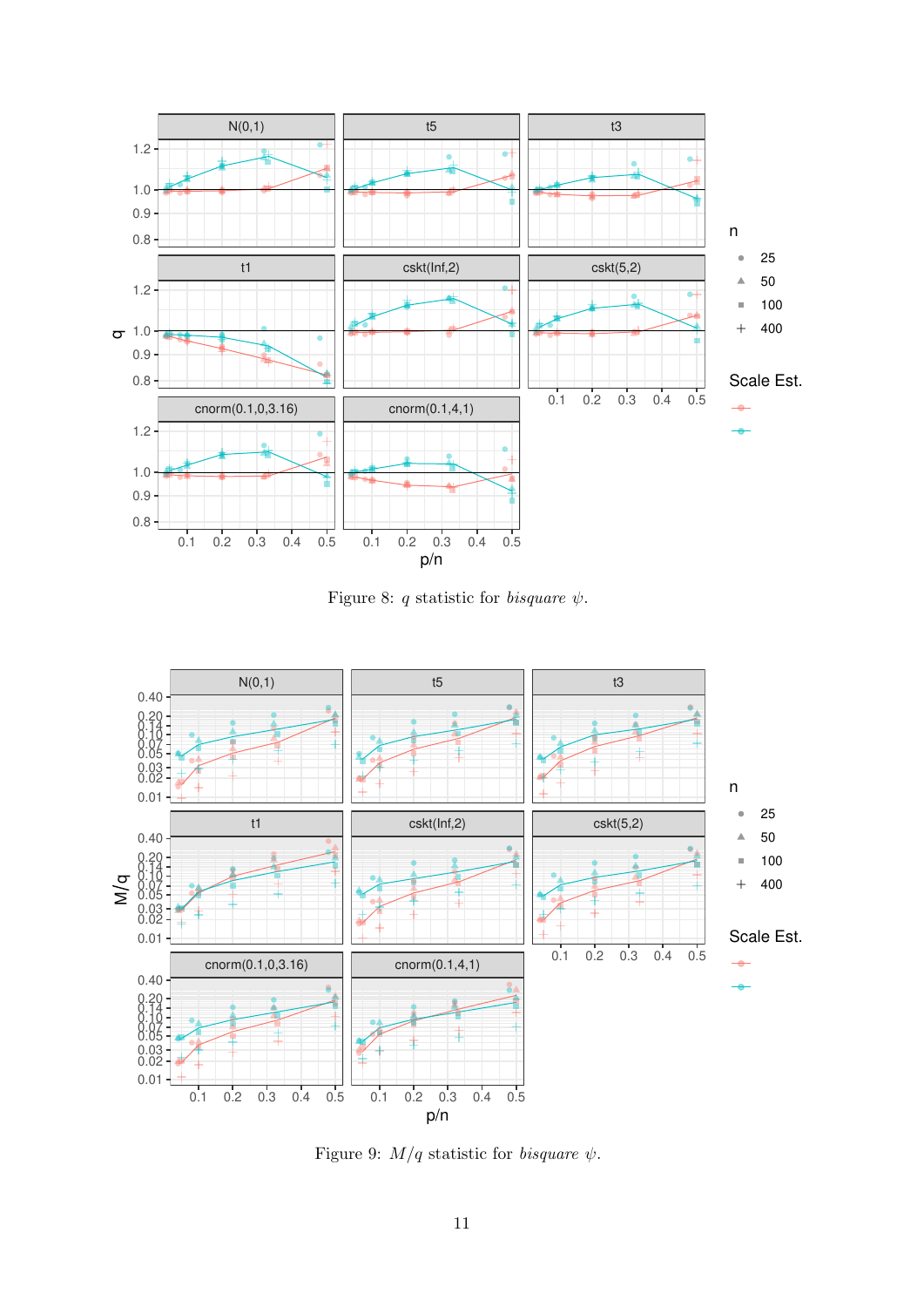

Figure 10: Efficiency for normal errors. The efficiency is calculated by comparing to an OLS estimate and averaging with 10% trimming.



Figure 11: Efficiency for all simulated error distributions except  $t_1$ .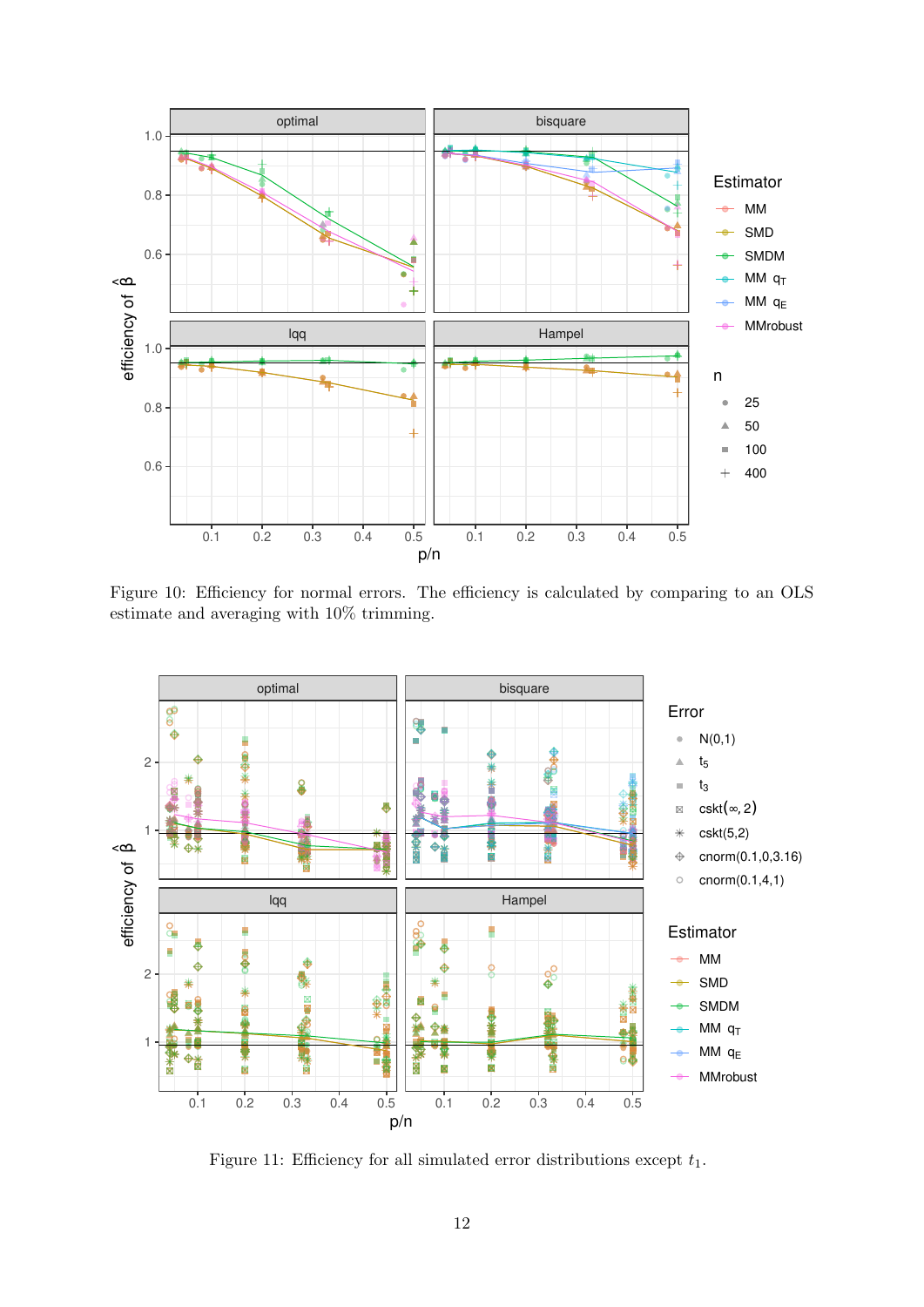

Figure 12: Comparing the estimates of  $\gamma$ . The solid line connects the uncorrected estimate, dotted the  $\tau$  corrected estimate and dashed Huber's small sample correction.



Figure 13: Comparing the estimates of  $\gamma$ . The solid line connects the uncorrected estimate, dotted the  $\tau$  corrected estimate and dashed Huber's small sample correction.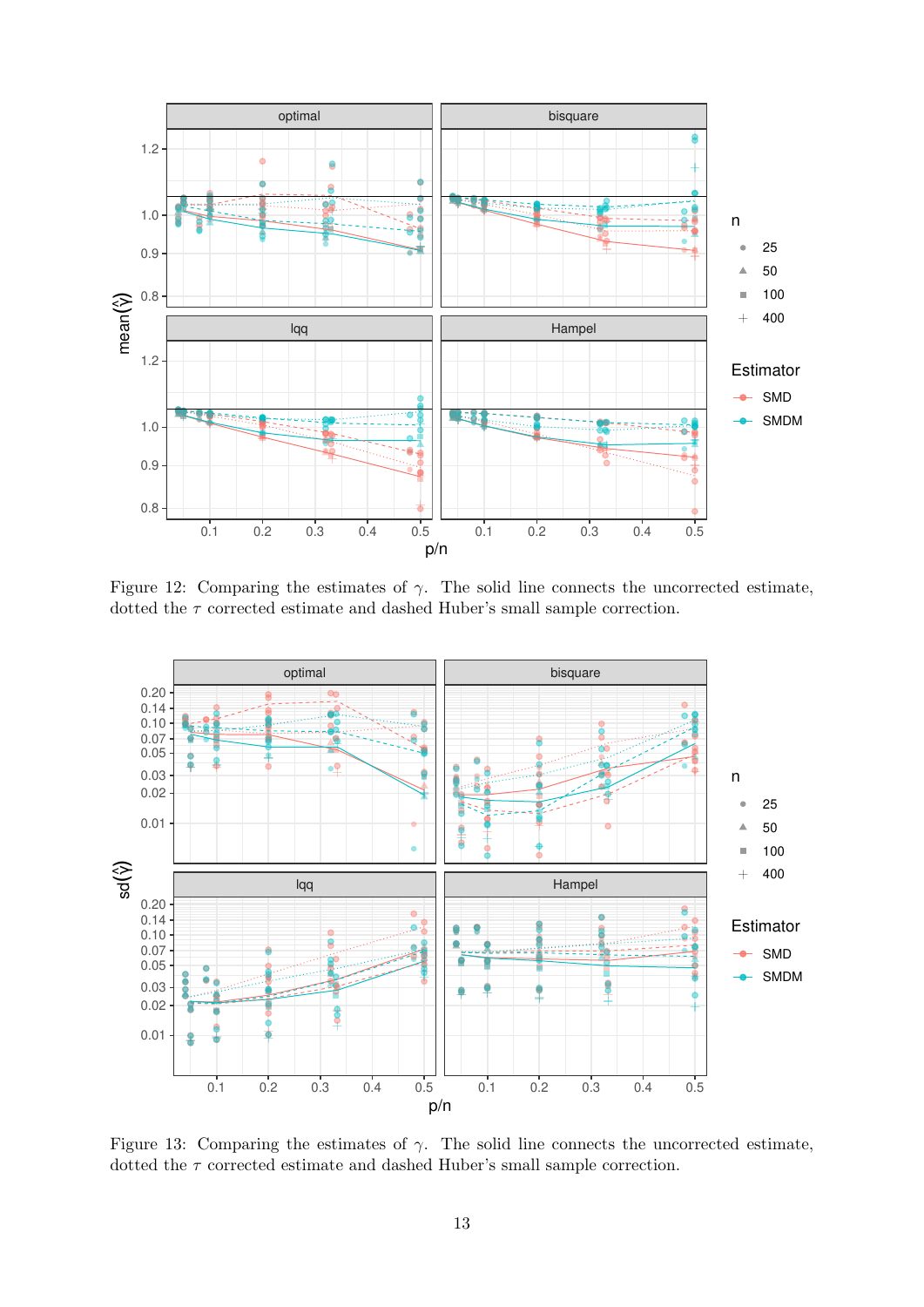

Figure 14: Empirical levels of test  $H_0: \beta_1 = 0$  for normal errors. The y-values are truncated at 0.02 and 0.14.



Figure 15: Empirical levels of test  $H_0$ :  $\beta_1 = 0$  for  $lqq \psi$ -function and different error distributions.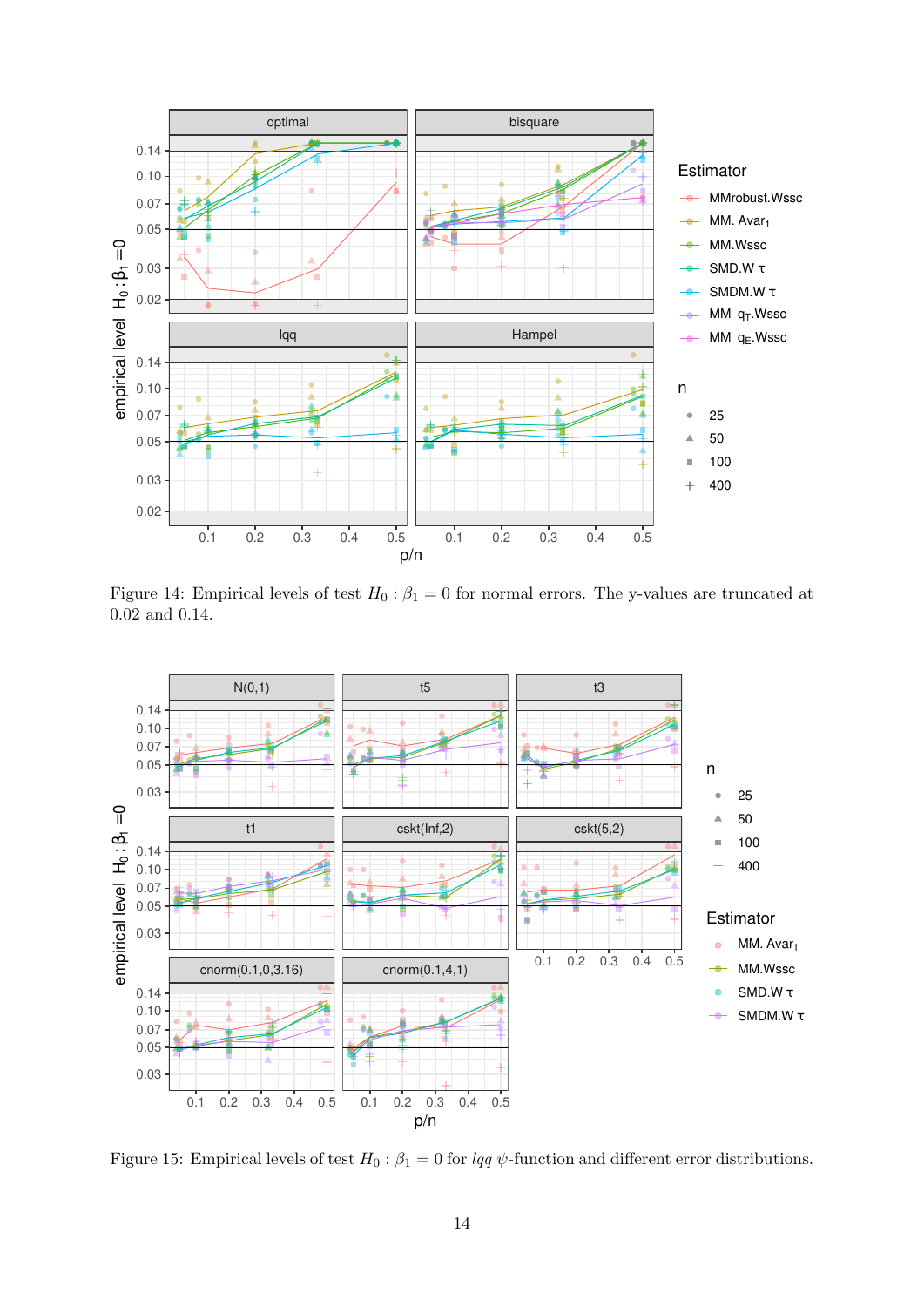

Figure 16: Empirical power of test  $H_0$ :  $\beta_1 = 0.2$  for different  $\psi$ -functions. Results for  $n = 25$ and normal errors only.



Figure 17: Empirical power of test  $H_0$ :  $\beta_1 = 0.4$  for different  $\psi$ -functions. Results for  $n = 25$ and normal errors only.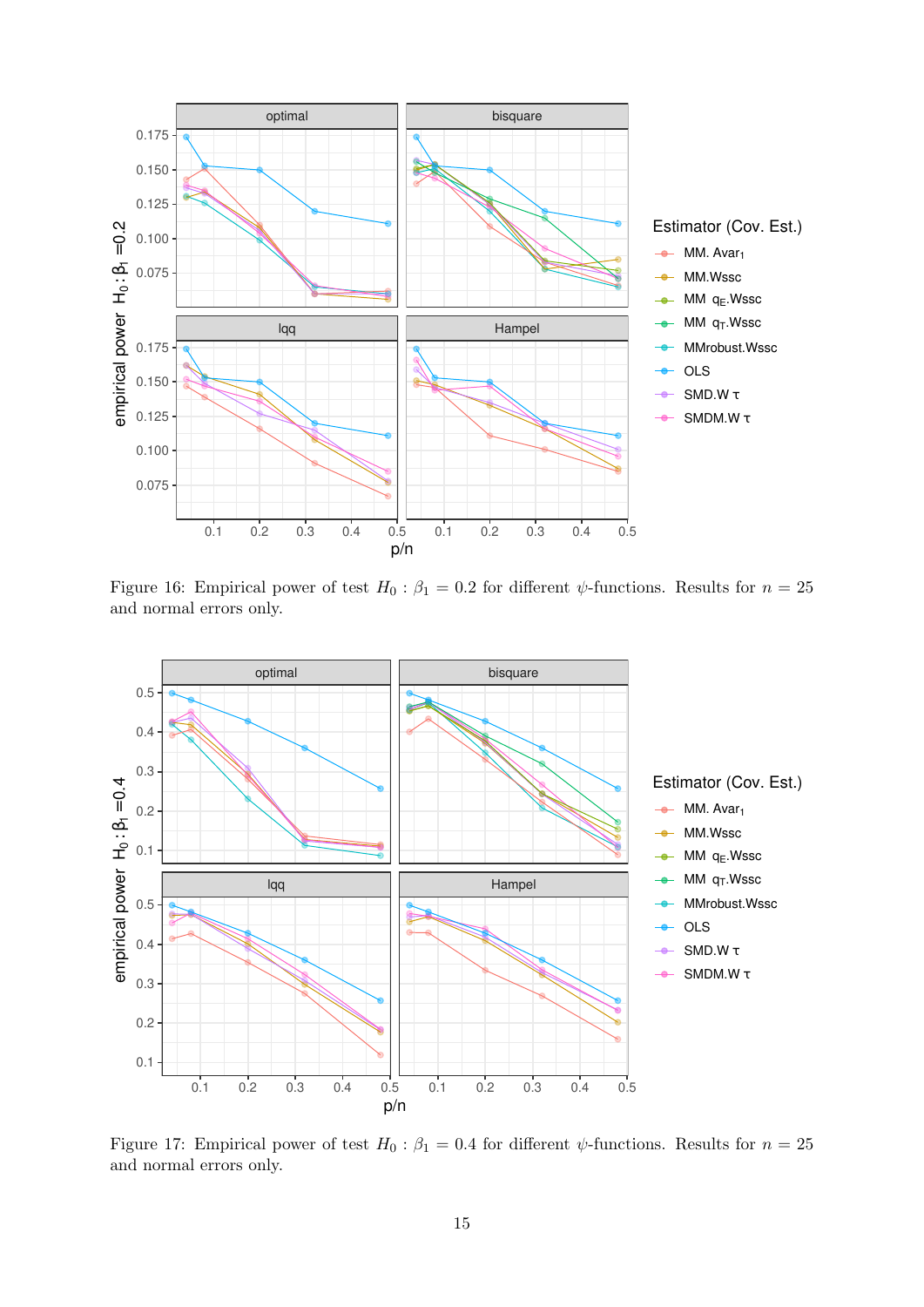

Figure 18: Empirical power of test  $H_0$ :  $\beta_1 = 0.6$  for different  $\psi$ -functions. Results for  $n = 25$ and normal errors only.



Figure 19: Empirical power of test  $H_0$ :  $\beta_1 = 0.8$  for different  $\psi$ -functions. Results for  $n = 25$ and normal errors only.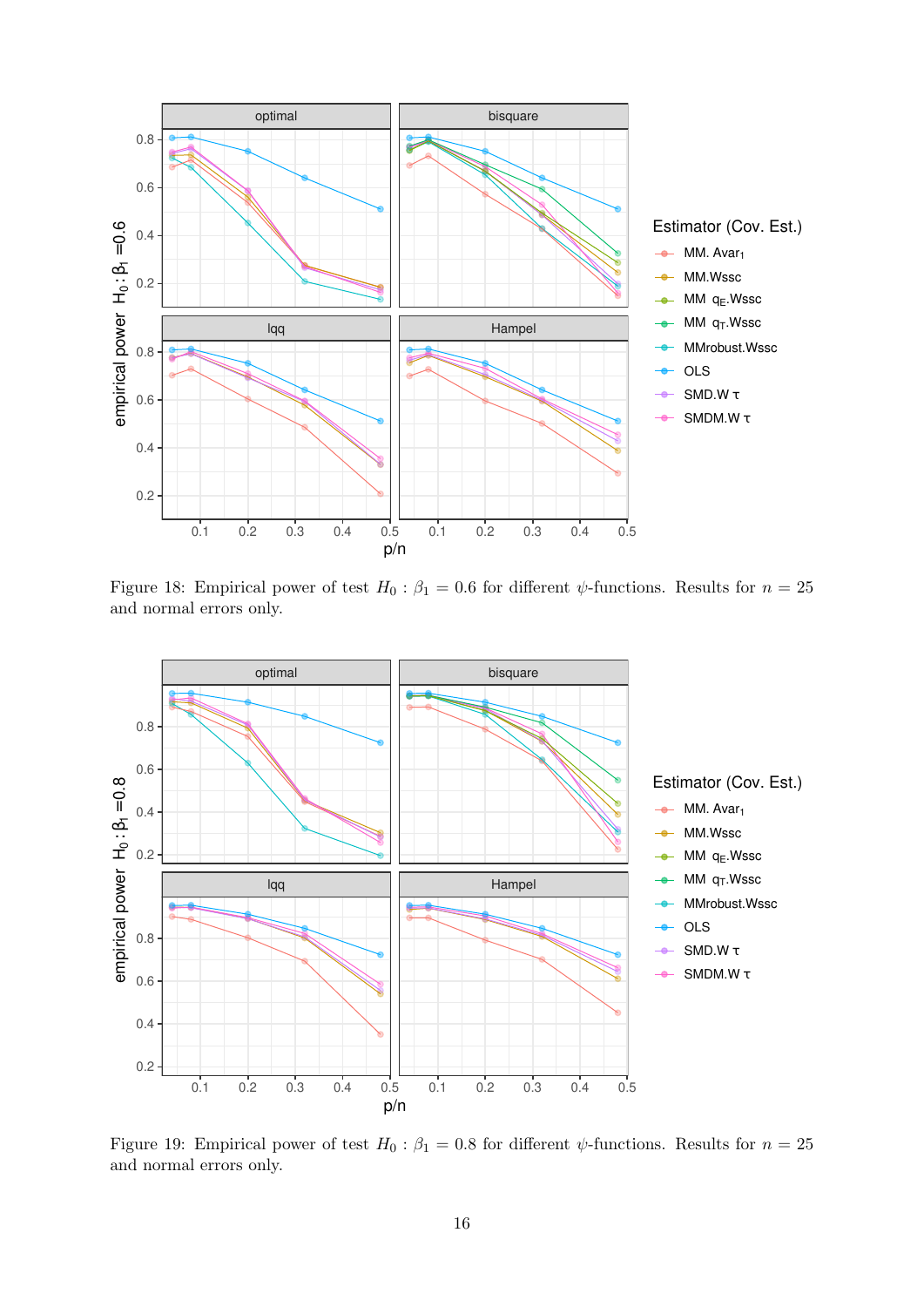

Figure 20: Empirical power of test  $H_0$ :  $\beta_1 = 1$  for different  $\psi$ -functions. Results for  $n = 25$  and normal errors only.



Figure 21: Prediction points for fixed design. The black points are the points of the original design. The red digits indicate the numbers and locations of the points where predictions are taken.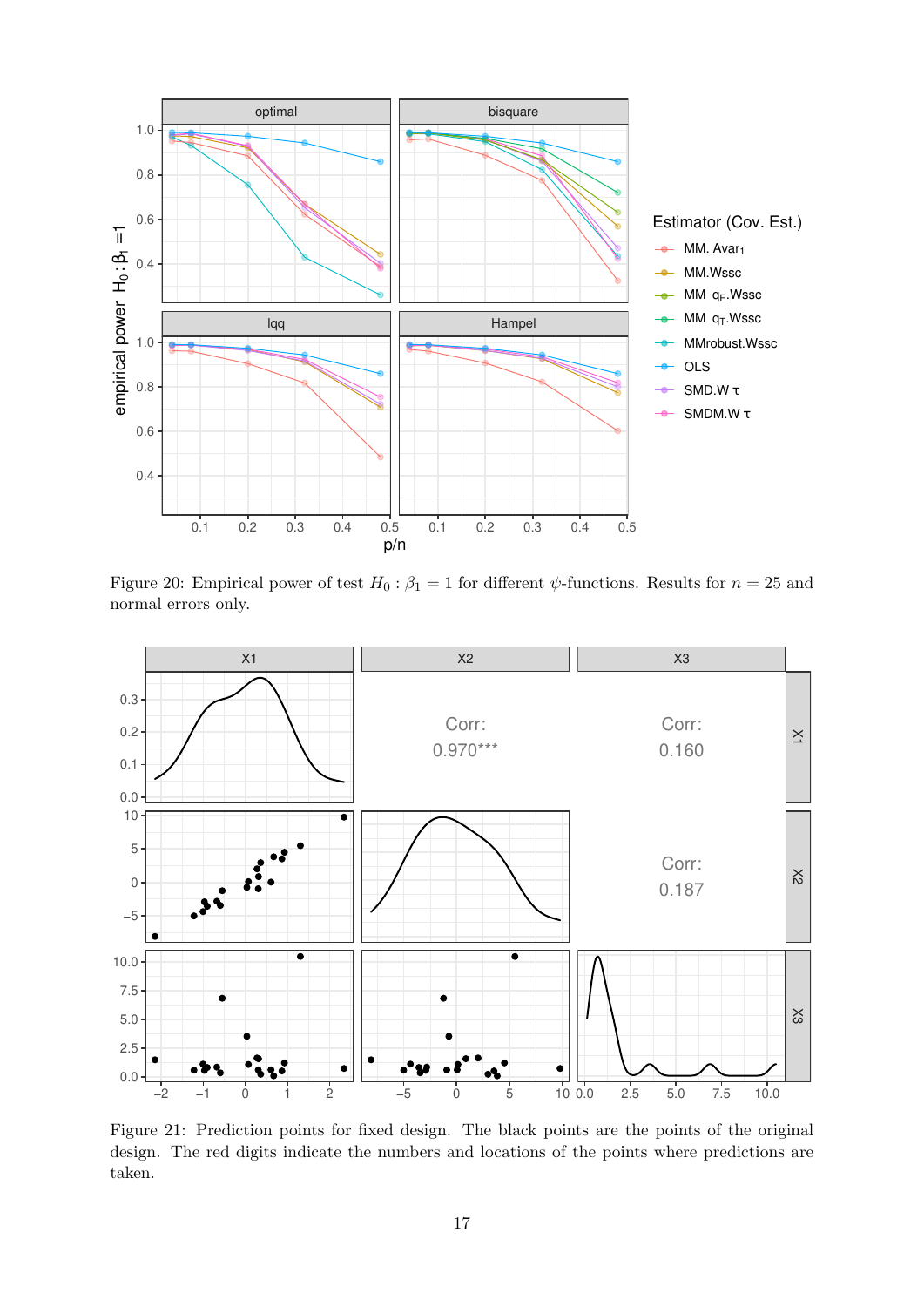

Figure 22: Empirical coverage probabilities. Results for fixed design. The y-values are truncated at 0.14.